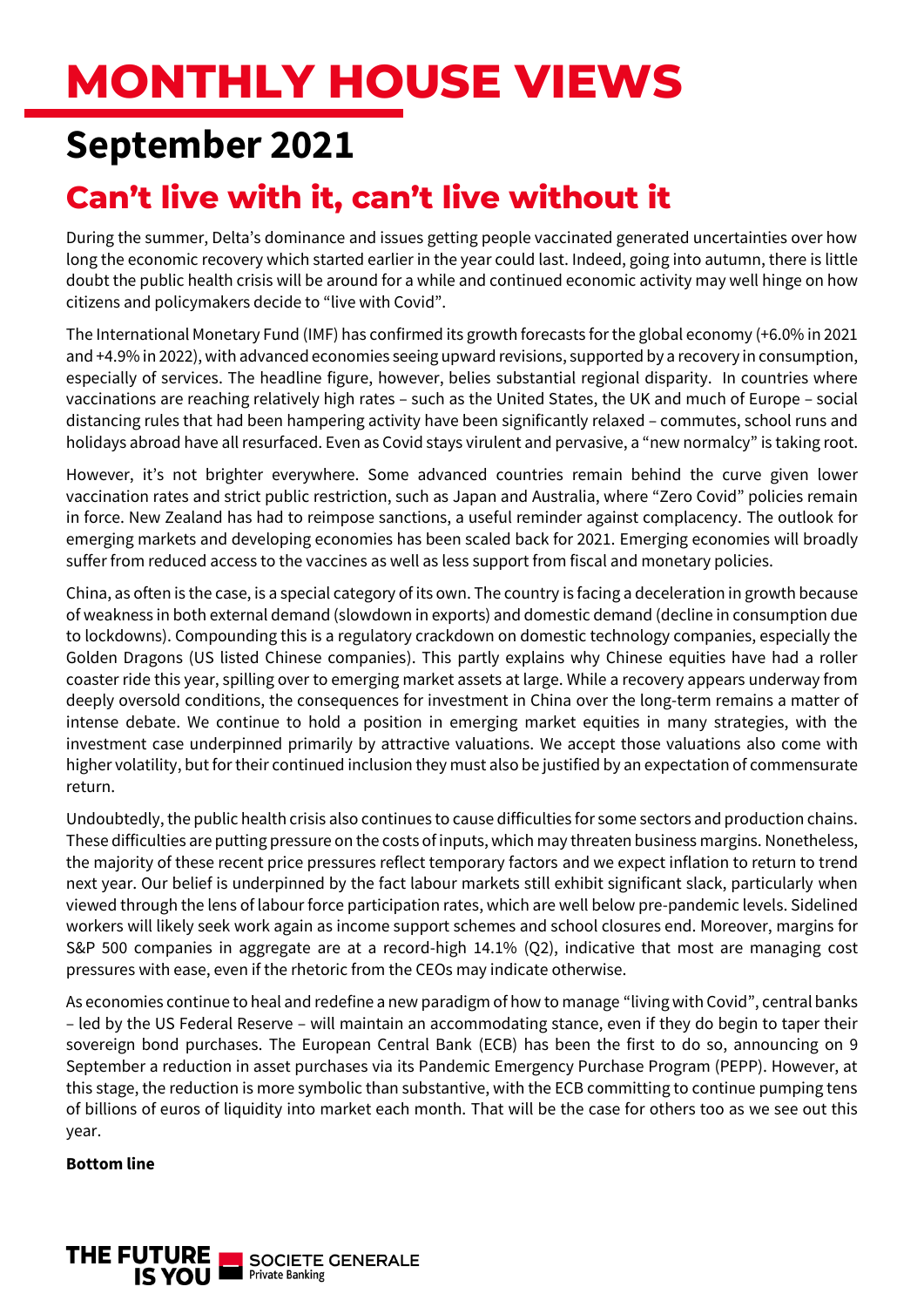We believe the case for risk-taking is well supported given a robust economic backdrop and positive momentum for risk assets. Nonetheless, we are wary of expensive valuations. **On balance, we are moderately risk-on with a continued preference for equities**. Nonetheless, we continue to hold a stable of safe-haven assets to offset risks, particularly those from equities – which are expensive and supported somewhat by heady sentiment. These include cash, government bonds, gold, and defensive alternatives (e.g. low-volatility hedge funds, Tail Risk Protection Note).

As always, our decisions remain rooted in our investment process, the four pillars of which currently indicate the following:

- **Economic regime:** Our Leading Economic Macro Indicator (LEMI) suggests the global economy is in a state of expansion, which is clearly favourable for risk-taking.
- **Valuations:** Valuations for equities the largest source of risk and return in most strategies remain challenging in absolute terms. However, as we believe central banks have little appetite to raise rates at present, we remain tolerant of higher global equity valuations.
- **Momentum:** Global equities are in positive momentum versus their ten-month moving average. This is supportive of increased exposure to the asset class.
- **Sentiment:** Sentiment has fallen back into neutral territory, led by less bullish condition in S&P 500 net speculative positions.

As ever, we are constantly monitoring markets. Should conditions change, particularly with the economic regime or signals from our valuation, momentum and sentiment framework, we will adjust our asset allocation accordingly.

In accordance with the applicable regulation, we inform the reader that this material is qualified as a marketing document. CA203/H2/21 Unless otherwise specified, all figures in this report were taken from the following sources on 06/09/2021: Bloomberg and Datastream.

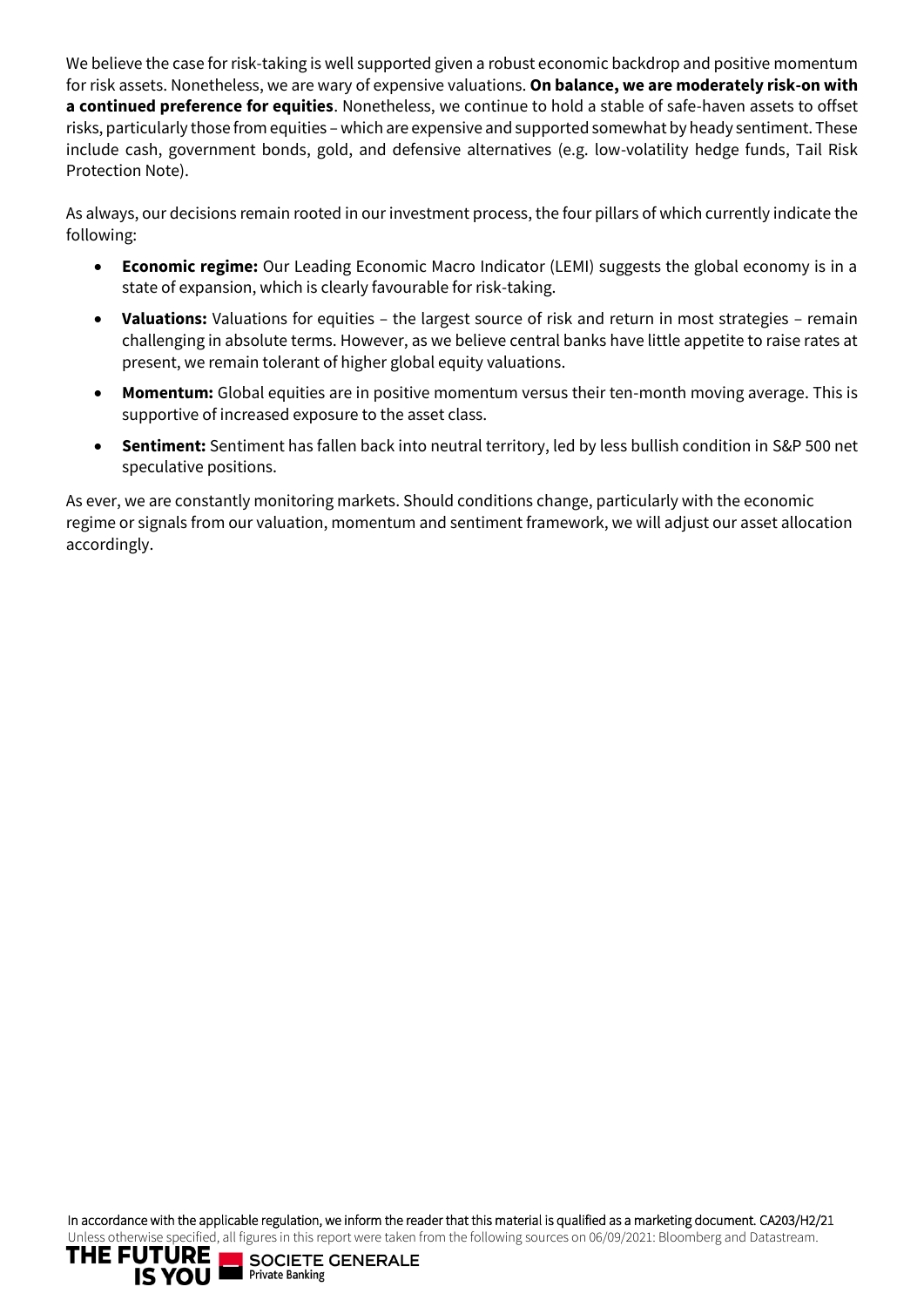### **OUR ASSET ALLOCATION**

The table below presents the latest conclusions of the KH Investment Committee:



Source: Kleinwort Hambros 8-September-2021

\*Duration: short = Up to 5 years, medium = 5-7 years, long = 7+ years. HY = High Yield bonds (higher return but greater risks), IG = Investment Grade bonds (higher quality but lower return)

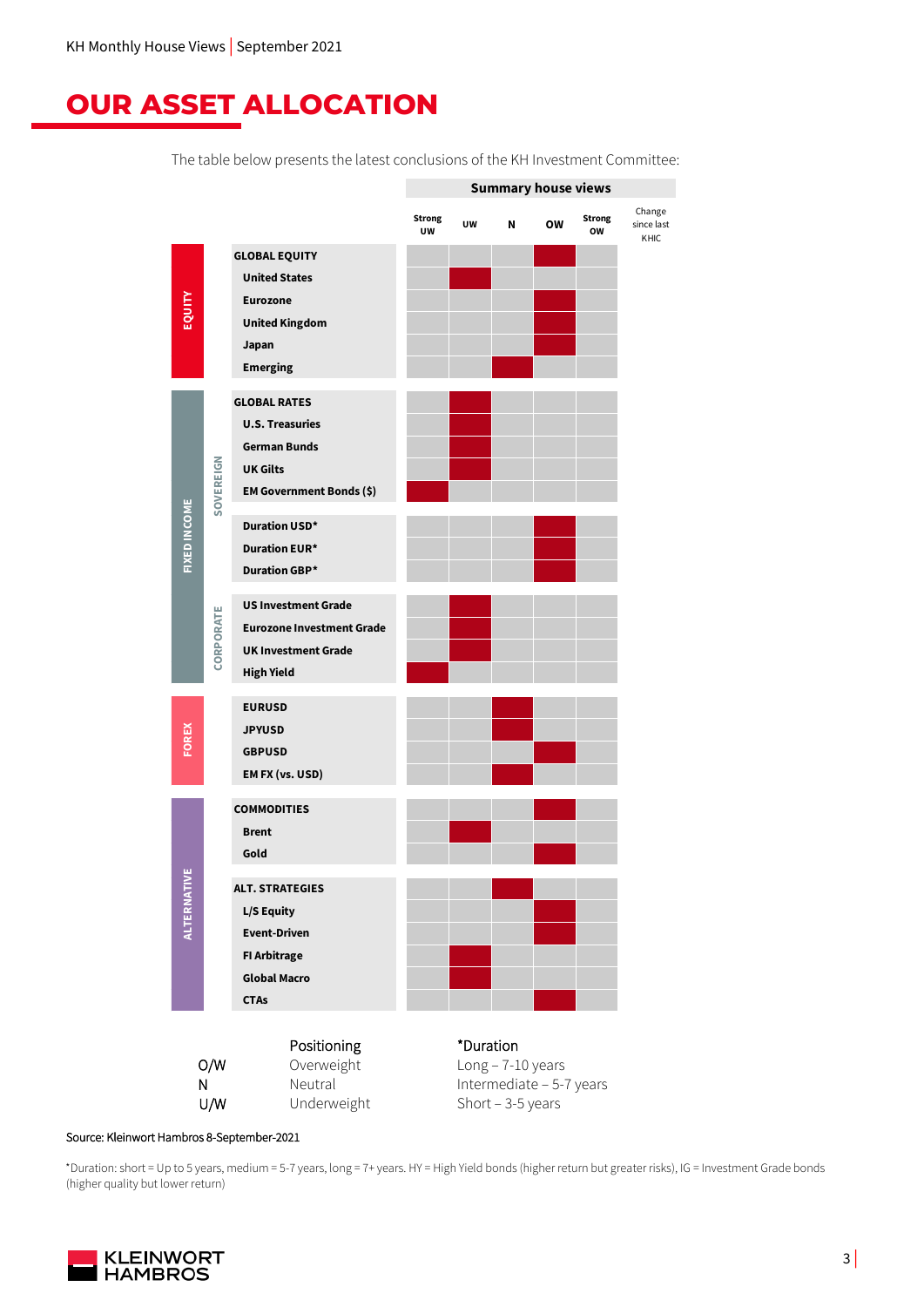#### KH Monthly House Views | September 2021

| <b>EQUITIES</b>      | D6                                                                                                                                                                                                                                |
|----------------------|-----------------------------------------------------------------------------------------------------------------------------------------------------------------------------------------------------------------------------------|
| <b>United States</b> | The S&P 500 reached new heights in August following Jay Powell's carefully calibrated speech reassuring markets of<br>favourable conditions for the remainder of the year. However, valuations are stretched. We are Underweight. |
| Eurozone             | Collectively, the bloc has now inoculated 70% of its residents which, paired with continually loose monetary and fiscal<br>policies, fosters the ongoing economic recovery. We are Overweight.                                    |
| <b>UK</b>            | Reports of faltering economic growth and Brexit-induced supply shortages weighed on UK equities in August but should be<br>resolved in the medium term. Valuations are attractive. We are Overweight.                             |
| Japan                | Markets cheered the de facto resignation of Prime Minister Suga, hoping for a more coordinated response to the pandemic<br>going forward. Valuations remain attractive and we are Overweight.                                     |
| Emerging (EM)        | Market reactions to China's regulatory crackdown seemed overblown and the asset class has partly recouped its losses<br>throughout August. Medium and long-term outlooks remain unchanged. We are Neutral.                        |

| <b>FIXED INCOME</b>    |                                                                                                                                                                                         | p <sub>5</sub> |
|------------------------|-----------------------------------------------------------------------------------------------------------------------------------------------------------------------------------------|----------------|
| Sovereigns             | Government bonds remain unattractive, offering negligible or negative yields to investors. We are Underweight but<br>retain a protective allocation in multi-asset portfolios.          |                |
| Duration*              | We retain a medium-to-long duration position across most portfolios as a bulwark against wide volatility in risk assets.                                                                |                |
| Investment<br>Grade    | Spreads have tightened further towards historic lows. We remain Underweight.                                                                                                            |                |
| <b>High Yield</b>      | HY yields and spreads remain close to historic lows and we maintain an Underweight stance.                                                                                              |                |
| (in $\epsilon$ and \$) | <b>Emerging debt</b> Credit risks of most issuers remain elevated and the backdrop of increases in US 10-year Treasury yields ahead will cap<br>upside for EM debt. We are Underweight. |                |

| <b>CURRENCIES</b> |                                                                                                                                                                   |  |
|-------------------|-------------------------------------------------------------------------------------------------------------------------------------------------------------------|--|
| <b>EUR/USD</b>    | While the potential for activity seems higher in the Eurozone, interest rates remain more attractive in the United States.                                        |  |
| GBP/USD           | No fundamental trend is anticipated in favour of either of these currencies.                                                                                      |  |
| <b>EUR/GBP</b>    | Range bound trading is likely to remain in place, with post-Brexit challenges going largely unnoticed.                                                            |  |
| USD/JPY           | The US dollar is expected to dictate future moves, and overall, we remain neutral.                                                                                |  |
| Emerging          | Emerging currencies could be penalised by the Federal Reserve's asset purchase policy changes. These uncertainties lead us<br>to remain neutral in the long term. |  |

| <b>ALTERNATIVES</b>            |                                                                                                                                                                                                                                   |
|--------------------------------|-----------------------------------------------------------------------------------------------------------------------------------------------------------------------------------------------------------------------------------|
| Hedge funds                    | We prefer strategies which can hold their own in bear markets, such as Merger Arbitrage, trend followers and Equity<br>long/short.                                                                                                |
| Gold                           | Gold appears to be a good hedge in case of disruptions in risky markets. We remain Overweight.                                                                                                                                    |
| Oil                            | The price of oil has been strongly impacted by Hurricane Ida and the evolution of the pandemic. The UN is focusing more of<br>its attention on the effects of climate change, specifically the long-run reliance on fossil fuels. |
| Income<br>producing Alts.      | Attractive opportunities exist in infrastructure, selected real estate and specialist lenders for Target Return and income-<br>focused strategies.                                                                                |
| <b>Tail Risk</b><br>Protection | We believe the Tail Risk Protection Note (TRPN) offers our portfolios yet another critical source of safety and<br>complements the existing diversifiers.                                                                         |

#### Source: Kleinwort Hambros 8-September-2021

\*Duration: short = Up to 5 years, medium = 5-7 years, long = 7+ years.

\*\*HY = High Yield bonds (higher return but greater risks); IG = Investment Grade bonds (higher quality but lower return)

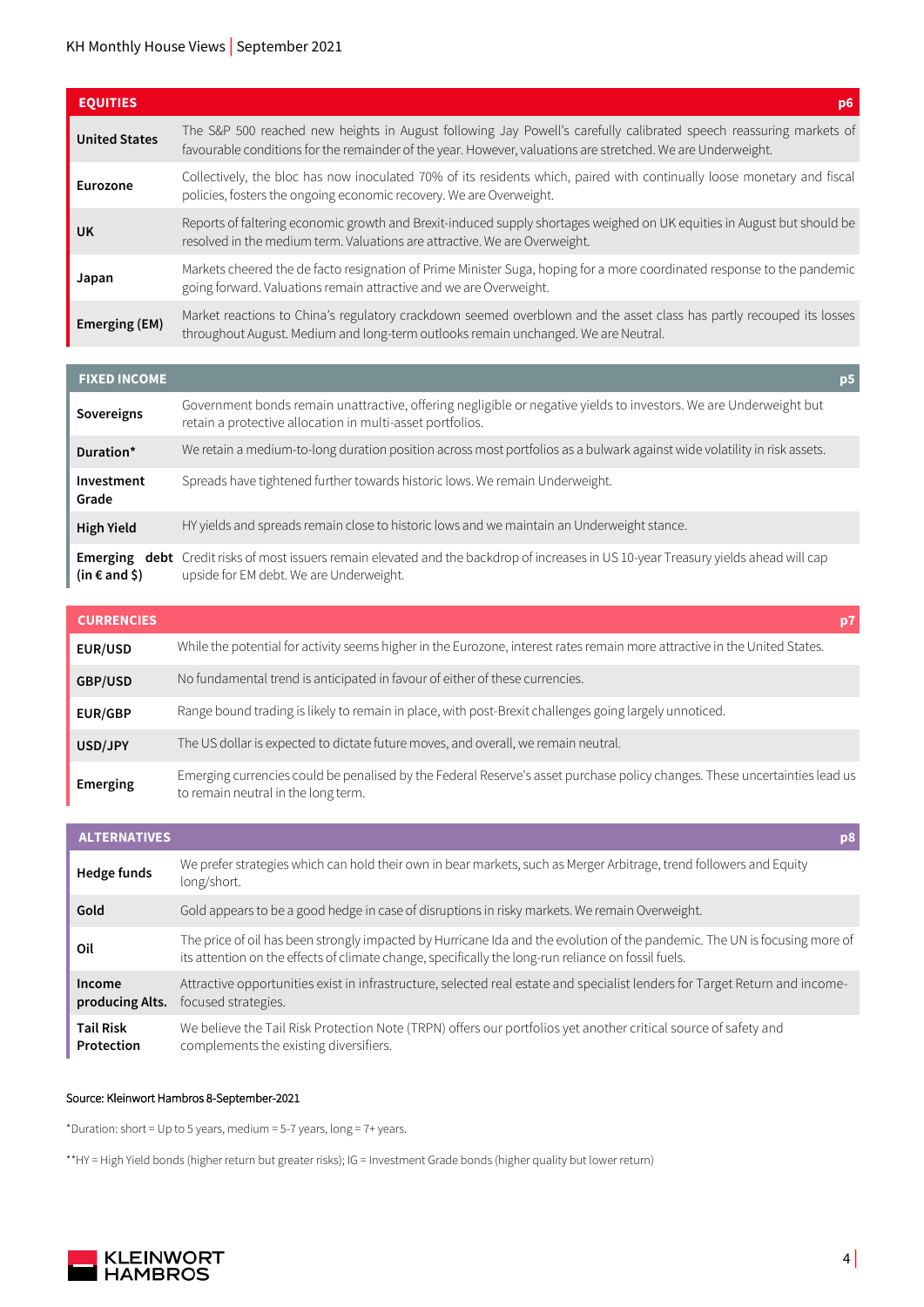### **FIXED INCOME**

### **Oh, the Clean Mountain Air**

No pow but all Powell at the annual picturesque Jackson Hole symposium for central bankers, as the Fed chief successfully provided additional colour on monetary tightening without rocking the boat. We expect yields to steadily gain in the medium term and remain Underweight Sovereign Bonds and Credit.

#### **Sovereigns**

US. Yields on 10-year Treasuries rebounded from their early-August lows of 1.17% throughout the month as investors eagerly awaited central banker talk from this year's Jackson Hole summit. Chairman Jerome Powell sent the strongest signals yet indicating that the Federal Reserve (Fed) may start tapering earlier rather than later, though mixed economic data complicated matters. On balance, investors expect further announcements towards the end of this year, and yields began to pick up towards 1.36% in early September. Our view – as is the Fed's – assumes the current inflationary spike to be transitory, however yields will likely continue trending upwards over the medium term. We are Underweight.

UK. Persistently high inflation may force the Bank of England (BoE) to tighten monetary policy earlier than expected, and yields on 10-year sovereign bonds ("gilts") rose markedly to 0.70% on the last day of August after recovering from its low of 0.51% earlier that month. Markets expect tightening starting next year at the earliest, which is supported by economic data and the continuing progress on the country's vaccination programme. We remain Underweight.

**Eurozone.** Ten-year German Bund yields followed a trajectory similar to US Treasury yields and recently returned to -0.33%. The movement was more modest than in the United States, following the more modest economic recovery in the Eurozone. In addition, contrasting the other major central banks, the ECB is maintaining its large-scale asset purchase programme, which helps keep rates low and spreads contained between Eurozone countries. However, with a recovery confirmed in the last quarter, Bund yields should follow Treasury yields upward. We are keeping our Underweight.

#### **Credit**

US. Credit's recovery stalled in August as tight spreads offered only limited protection against an increase in Treasury yields. In the short term, spreads for investment grade tightened further to 87 bps, close to 2018's all-time lows, and we do not see any reason to adjust our position. HY spreads at 326 bps are close to the low points prior to the 2007 collapse and are of little interest. We are Underweight.

UK. IG spreads over gilts are back to historical lows, as are those of speculative bonds, proving unattractive for investors looking for income. The macro environment is attractive, but spreads are too tight to offer any kind of protection should conditions worsen – for example if inflation rose sharply. We remain Underweight.

Eurozone. At just 0.35%, yields on euro IG bonds remain deeply unattractive given the 1.6% core inflation in August. Price declines will be cushioned by a pick-up in the ECB's purchases, but those low yields have limited prospects for capital gains. We are keeping our Underweight. HY in euro offers little more appeal – yields remain close to April's all-time lows and spreads are back at only 300 bps. We are keeping our Underweight.

Emerging Market (EM) debt: After a marked rise throughout July, hitting an intermediate peak at just above 235 bps, EM Government Bond spreads trended downwards again, retreating to 211 bps in the beginning of September. Even if those economies are likely to continue suffering the effects of the pandemic, they would benefit overall if the recovery in developed countries continued. However, Credit risks of most issuers remain elevated and the backdrop of potential increases in 10-year Treasury yields ahead will prove challenging for EM debt. We remain Underweight.



Past performance should not be seen as an indication of future performance. Investments may be subject to market fluctuations, and the price and value of investments and the income derived from them can go down as well as up. Your capital may be at risk and you may not get back the amount you invest.

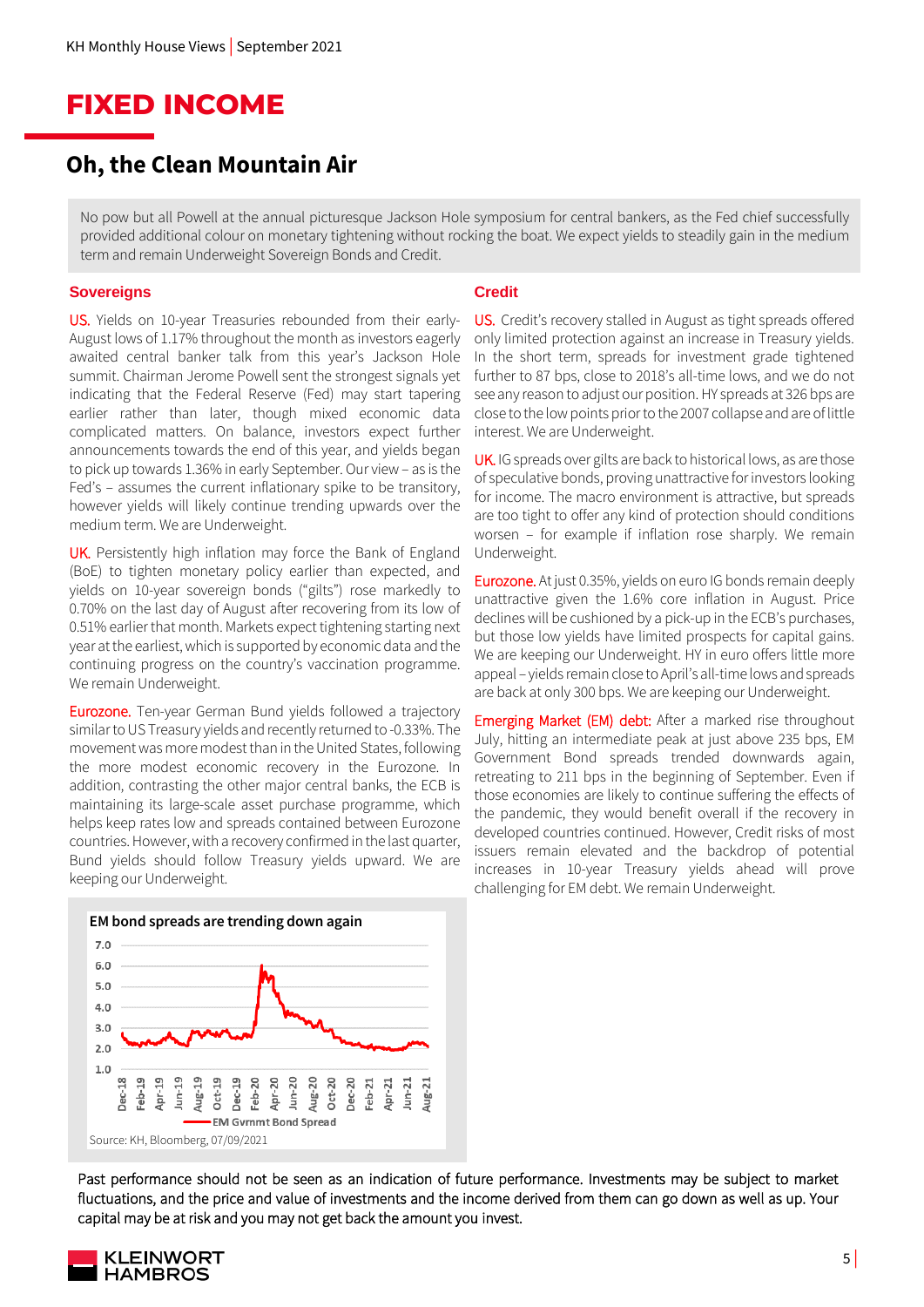

#### **No Summer Slump**

Equity markets in developed economies broke records over the summer despite lingering uncertainties inherent to the pandemic. We remain Overweight on equities and continue to prefer exposure to cyclically sensitive markets where valuations are more attractive such as the Eurozone, Japan, and the UK.

**US.** US equities closed out August at an all-time high following the Federal Reserve Chair's remarks at Jackson Hole which added more colour to the Fed's tapering path while at the same time maintaining an accommodating tone. Jerome Powell reiterated his view that current inflationary forces are transitory and went on to confirm that the Fed would not adjust its asset purchases before the end of the year. Thus, the market could continue to benefit from the ongoing economic recovery paired with abundant liquidity. However, valuations remain extremely high with a price-to-cash flow ratio of 16.5x, while the cyclically adjusted price-to-earnings ratio has only ever been higher during the Dot.com bubble. On balance, we remain Underweight on this market in favour of more attractively priced opportunities.

**UK.** In late August, reports of the economic outfall of the pandemic mixed with emerging Brexit-induced supply shortages weighed on the country's flagship FTSE 100 index, which underperformed its US counterpart, the S&P 500, by 2.08% in sterling terms. However, the UK remains the most attractively priced developed market of those we follow, with a 9% discount to its ten-year average price-to-cash flow ratio and continuing to pay a dividend yield of 4%. Earnings growth this year is likely to exceed most other developed markets, with a consensus of +76.8% year-on-year. In addition, restrictions have largely ceased, which should boost both the cyclical recovery and investor sentiment. We are Overweight.



**Eurozone.** Eurozone equities have also profited from the influx of cash but continue to show attractive growth potential. This market should benefit from the continued strong economic recovery, mainly due to very high vaccination rates in EU member countries and upgraded earnings guidance from analysts who are still expecting faster growth than in the United States both this year and next. We continue to favour cyclically sensitive sectors such as materials, industrials, financials, consumer discretionary and energy. All in all, we remain Overweight.

**Japan.** The mismanagement of the Covid pandemic has become apparent in Japan as Yoshihide Suga, who has acted as Prime Minister for just short of a year, announced that he would not run for re-election later this month. Markets cheered the development and the TOPIX saw a rally of more than 10.5% since late August, expecting a more structured response to the crisis, possibly supported by new fiscal stimulus. Nonetheless, Japanese equities remain attractively priced and we are Overweight.

**Emerging Markets.** Concerns over the impact of Chinese regulations, both locally and globally, along with the data showing a slowdown in growth have driven emerging equities down temporarily. Indeed, markets showed signs of an overreaction as EM indices proceeded to recoup around 9% of the losses in the second half of August. Analysts continue to expect strong economic and earnings growth over the medium and long term and valuations remain relatively cheap for the time being. We are Overweight.

**Global Opportunities.** Environmentally focused equities have huge impetus behind them, and we have taken a meaningful position in most strategies. We aim to capture the upside in irreversible trends in environmentally linked policymaking, legislation and consumer behavior. As a result, we have invested in companies at the forefront of natural resource efficiency (e.g. renewable energy, energy efficiency, sustainable agriculture and forestry) and the protection of ecological integrity (e.g. water support and technologies, waste management and recycling, as well as pollution control).

Past performance should not be seen as an indication of future performance. Investments may be subject to market fluctuations, and the price and value of investments and the income derived from them can go down as well as up. Your capital may be at risk and you may not get back the amount you invest.

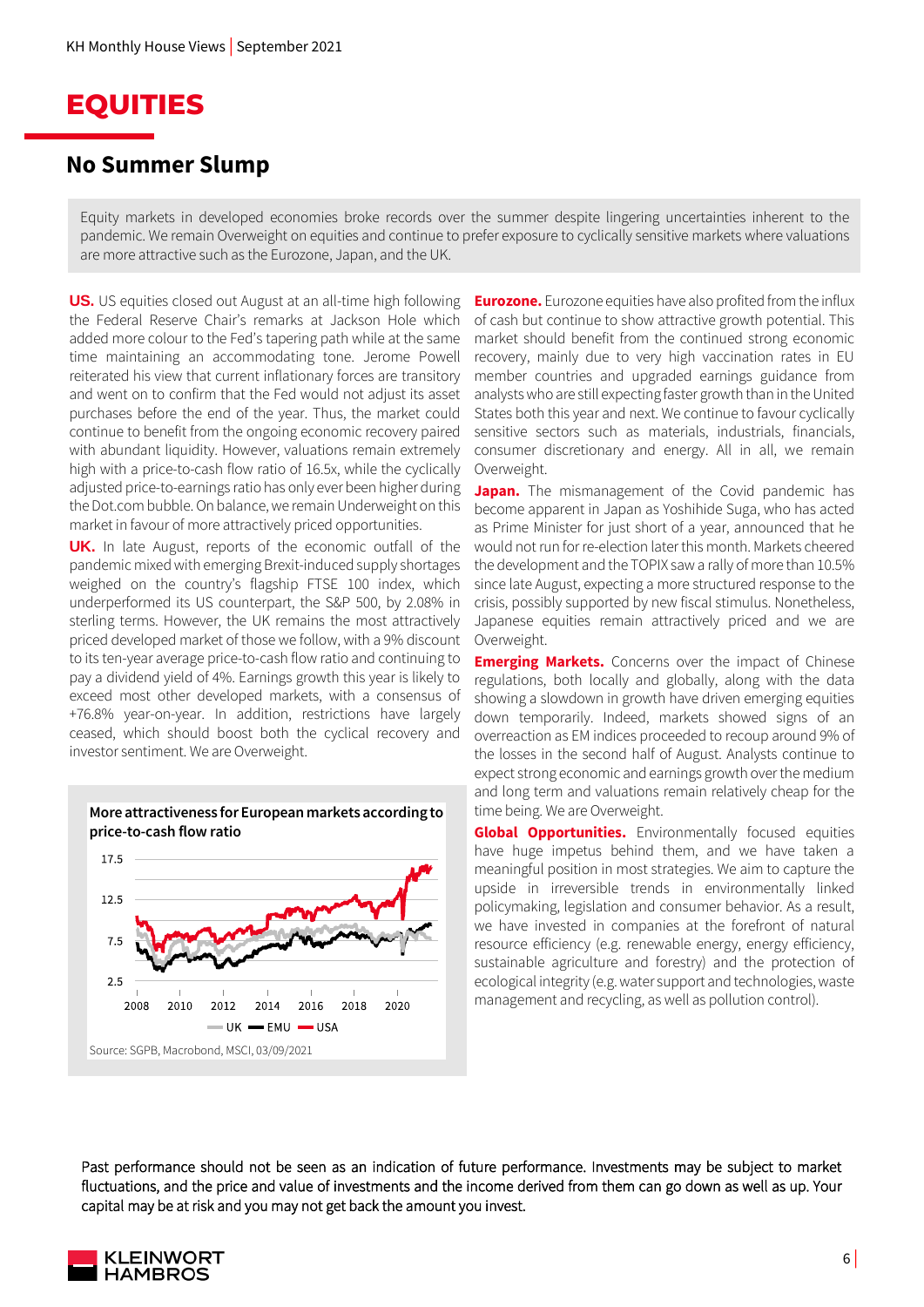### **CURRENCIES**

### **Early Talks on Tapering**

It may be too soon to get excited about US rate hikes. At Jackson Hole, Federal Reserve Chairman Jerome Powell made a clear distinction between tapering bond purchases and raising rates. Throughout this, the US dollar has remained steady.

**Dollar Index.** After making a high for the year, the Dollar Index fell off a cliff, challenging the lows this summer. The Federal Reserve is unlikely to raise rates before 2023. Bond asset tapering could come a lot sooner; however, we wouldn't bet on it. The Fed is focussing on getting the marginalised back into the workforce as a priority. As high inflation numbers are considered transitory, monetary policy is likely to remain on hold and bond yields have slumped over the past few weeks, which has contributed to the USD correction. At the start of the summer the dollar appeared overstretched, however by the end of the August it entered a period of consolidation. Elsewhere, most G10 crosses remain trendless considering the uncertain global economic backdrop and persistently low rates, which are boosting asset prices and depressing bond yields and volatility. It is now very difficult to pick currencies which are dealing better with the pandemic than others.

**GBP/USD.** Support at the 1.3600 level proved to be too much, and Cable firmly rebounded from this oversold level. The cross has since broken above the 50- and 100-day moving averages near 1.3800 and hasn't looked back. Post-Brexit woes continue to go largely unnoticed, and instead the focus is primarily on the US dollar and the next move from the Federal Reserve. Life appears to have gone back to normal in the UK with the economy recovering, but we might see some shocks this winter, which could keep the pound below 1.4000. Looking further ahead, our forecast for the end of next year remains unchanged at 1.4300.



**EUR/USD.** The Eurozone exhibits very low levels of inflation; in fact, the real rate of inflation is 10% below where it was in 2010. Widening yield differentials between the euro and the US dollar could damage the euro's prospects over the next couple of years. However, the impact is likely to be very gradual. For the time being, EUR/USD remains in an uptrend, with the next resistance at 1.2000. The cross is currently trading right around 1.1900, and if this area of resistance is broken, we expect further moves to the topside. For the 4th quarter of next year, we expect EUR/USD to be trading close to 1.2100.

**EUR/GBP.** The cross is trading right around the average price for this summer, 0.8600. It is very difficult to pick a winner from here on out. European vaccination rollout has gained momentum and it won't be long until the EU has caught up with the UK. Considering this, it is difficult to see how the pound can significantly strengthen from current levels. It is going to be more a question of if the pound can hang onto the 2020 gains, which will depend on the next steps from the Bank of England.

**USD/JPY.** This summer's trading has been choppy either side of the 110.00 level. With risk being on in the equity markets for a large part of the summer, the yen has struggled to strengthen against the US dollar. USD/JPY is trading in a 108.00 to 111.00 range, which has held since early July. Going into autumn we expect more volatility and a gradual ascent with the US dollar benefitting from yield differentials.

**EM currencies.** Most of the currency volatility seen this summer has been in EM currencies. The JPMorgan EM currency index shows swings of up to 5%. With US tapering talk starting to be priced in by markets, many EM currencies are rightly concerned. In fact, in August only a handful of EM currencies outperformed the dollar.

**USD/CNY.** Moves in USD/CNY have been light in recent weeks. USD/CNY was unable to break below the 6.35 level, which would have settled nerves at the People's Bank of China. Cues will be taken from the next steps by the US Federal Reserve. However, with interest rate hikes not expected until 2023 at the earliest this could be a long process.

Past performance should not be seen as an indication of future performance. Investments may be subject to market fluctuations, and the price and value of investments and the income derived from them can go down as well as up. Your

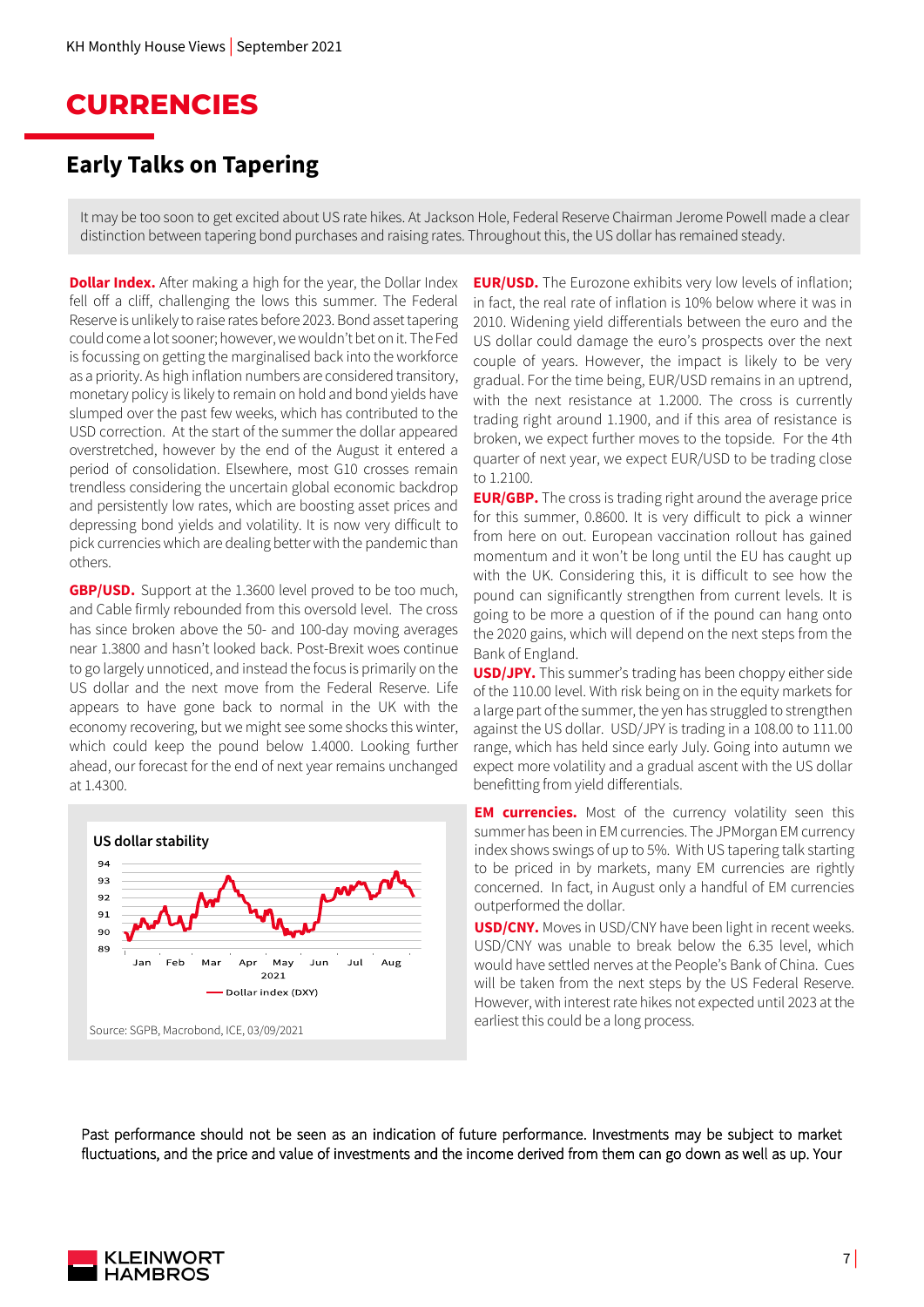### **ALTERNATIVES**

### **Offsetting downside risk**

Expensive valuations and bullish sentiment give us some cause for concern. As such, we hold a stable of diversifiers (government bonds, gold, hedge funds and a Tail Risk Protection Note) in order to help offset downside risk.

#### **Gold**

Gold continues to flirt with its 200-day moving average. The asset class had a volatile month as investors digested the big miss in non-farm payrolls which increased by 235,000, when the median forecast was 733,000. Gold managed to end the month flat. The Fed has emphasised the importance of monthly employment reports as one of the key metrics to remove asset price purchases. This disappointing number makes that story for tapering that much harder. At the same time, there are signs of a resurgent pandemic and big regulatory changes in China that could impede global growth. We believe that gold remains an effective diversifier due to its weak correlation with equities, especially in distressed market environments. We remain Overweight in order to balance our overall positive position in risky assets.

#### **Oil**

Oil prices dropped sharply in August – for the first time since March – with West Texas Intermediate (WTI) down -7.4% and Brent down -4.5% in light of concerns over demand in the wake of Hurricane Ida and doubts over the recovery due to the lingering pandemic. Ida hit Louisiana as a Category 4 hurricane, forcing 95% of the oil and gas rigs in the Gulf of Mexico to shut down, hitting output to the tune of over 1.74 million barrels per day (mb/d). Even over a week after it made landfall, 77% of the region's offshore production remains affected, by comparison after Katrina at this time 60% of oil output were offline.





Ida also caused the largest privately owned crude export and import terminal in the United States to shut down, side-lining almost half the country's refining capacity. Added to this natural disaster is the spread of the Delta variant throughout the world, which is triggering new public health restrictions in several countries.

#### **Hedge funds: Prefer Merger Arbitrage type strategies**

Hedge funds can help in unstable market conditions, but selectivity is key. We prefer strategies which hold their own in bear markets, such as Merger Arbitrage, trend followers and Equity long/short. These strategies provide relatively safe, uncorrelated sources of returns from equities, our most significant allocation across balanced and growth multi-asset strategies, and provided positive contributions to returns – and lowered risk – especially during periods of volatility. In the market volatility in 2020, our hedge fund selections all held their own and performed well.

#### **Income Producing**

In Target Return strategies, we continue to find attractive sources of income across a broad range of alternative asset classes; specialist real estate (medical centres and student accommodation), infrastructure (social, digital) and specialist lending (property, pharmaceutical royalties, economic infrastructure).

#### **Tail Risk Protection Note**

Tail risks are typically understood as unlikely but severe crisis events which shock markets and dramatically impact the value of risk assets negatively. The Dot.com bust at the turn of the century and the Great Financial Crisis in 2008 and 2009 are examples of such events.

It is important to note that we do not have a heightened sense of any tail risks materialising. Nonetheless, we are cognisant that current valuations for most assets are high, and this exacerbates the potential drawdowns in the event of a risk event. We believe the TRPN offers our portfolios yet another critical source of safety and complements the existing diversifiers.

Past performance should not be seen as an indication of future performance. Investments may be subject to market fluctuations, and the price and value of investments and the income derived from them can go down as well as up. Your capital may be at risk and you may not get back the amount you invest.

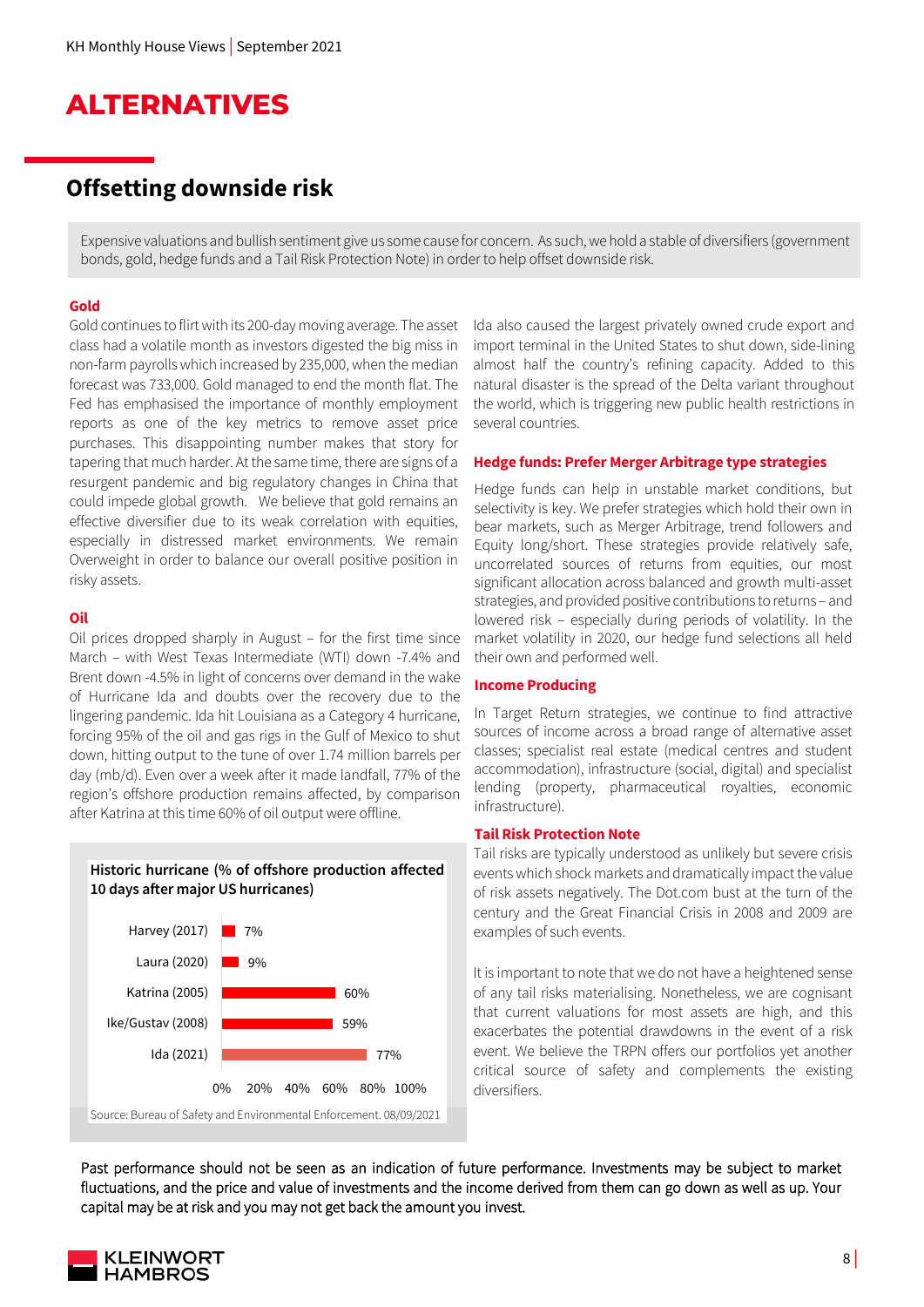### **IMPORTANT INFORMATION – PLEASE READ**

Societe Generale Private Banking is a division of the Societe Generale Group operating through its head office within Societe Generale S.A. and its network (subsidiaries, branches or departments of Societe Generale S.A.) located in the countries mentioned hereafter which use the "Societe Generale Private Banking" and "Kleinwort Hambros" brands, and which distribute this document.

#### Subject of the document

This document has been prepared by experts of the Societe Generale Group, and more particularly of Societe Generale Private Banking division, to provide you with information relating to certain financial and economic data.

#### This document is a marketing communication that has not been prepared in accordance with legal requirements designed to promote the independence of investment research and the investment service provider is not subject to any prohibition on dealing ahead of the dissemination of investment research.

In order to read and understand the financial and economic information included in this document, you will need to have knowledge and experience of financial markets. If this is not the case, please contact your advisor so that you no longer receive the document. Unless you do this, we shall consider that you have the necessary skills to understand this document.

Please note that this document only aims to provide simple information to help you in your investment or disinvestment decisions, and that it does not constitute a personalised recommendation. You remain responsible for any liabilities that arise. You remain responsible for the management of your assets, and you take your investment decisions freely. Moreover, the document may mention asset classes that are not authorised/marketed in certain countries, and/or which might be reserved for certain categories of investors. Therefore, should you wish to make an investment, as the case may be and according to the applicable laws, your advisor within the Societe Generale Private Banking entity of which you are a client will check your eligibility for this investment and whether it corresponds to your investment profile.

Should you not wish to receive this document, please inform your private banker in writing, and he/she will take the appropriate measures.

#### Conflicts of interest

This document contains the views of Societe Generale Private Banking's experts. Societe Generale Private Banking trading desks may trade, or have traded, as principal on the basis of the expert(s) views and reports. In addition, Societe Generale Private Banking's experts receive compensation based, in part, on the quality and accuracy of their analysis, client feedback, revenues of their entityof the Societe Generale Group and competitive factors.

As a general matter, entities within the Societe Generale Group may make a market or act as a principal trader in securities referred to in this report and can provide banking services to the companies mentioned in that document, and to their subsidiary. Entities within the Societe Generale Group may from time to time deal in, profit from trading on, hold on a principal basis, or act advisers or brokers or bankers in relation to securities, or derivatives thereof, or asset class(es) mentioned in this document.

Entities within the Societe Generale Group may be represented on the supervisory board or on the executive board of such persons, firms or entities.

Employees of the Societe Generale Group, or persons/entities connected to them, may from time to time have positions in or hold any of the investment products/ asset class(es) mentioned in this document.

Entities within the Societe Generale Group may acquire or liquidate from time to time positions in the securities and/or underlying assets (including derivatives thereof) referred to herein, if any, or in any other asset, and therefore any return to prospective investor(s) may directly or indirectly be affected.

Entities within the Societe Generale Group are under no obligation to disclose or take into account this document when advising or dealing with or on behalf of customers.

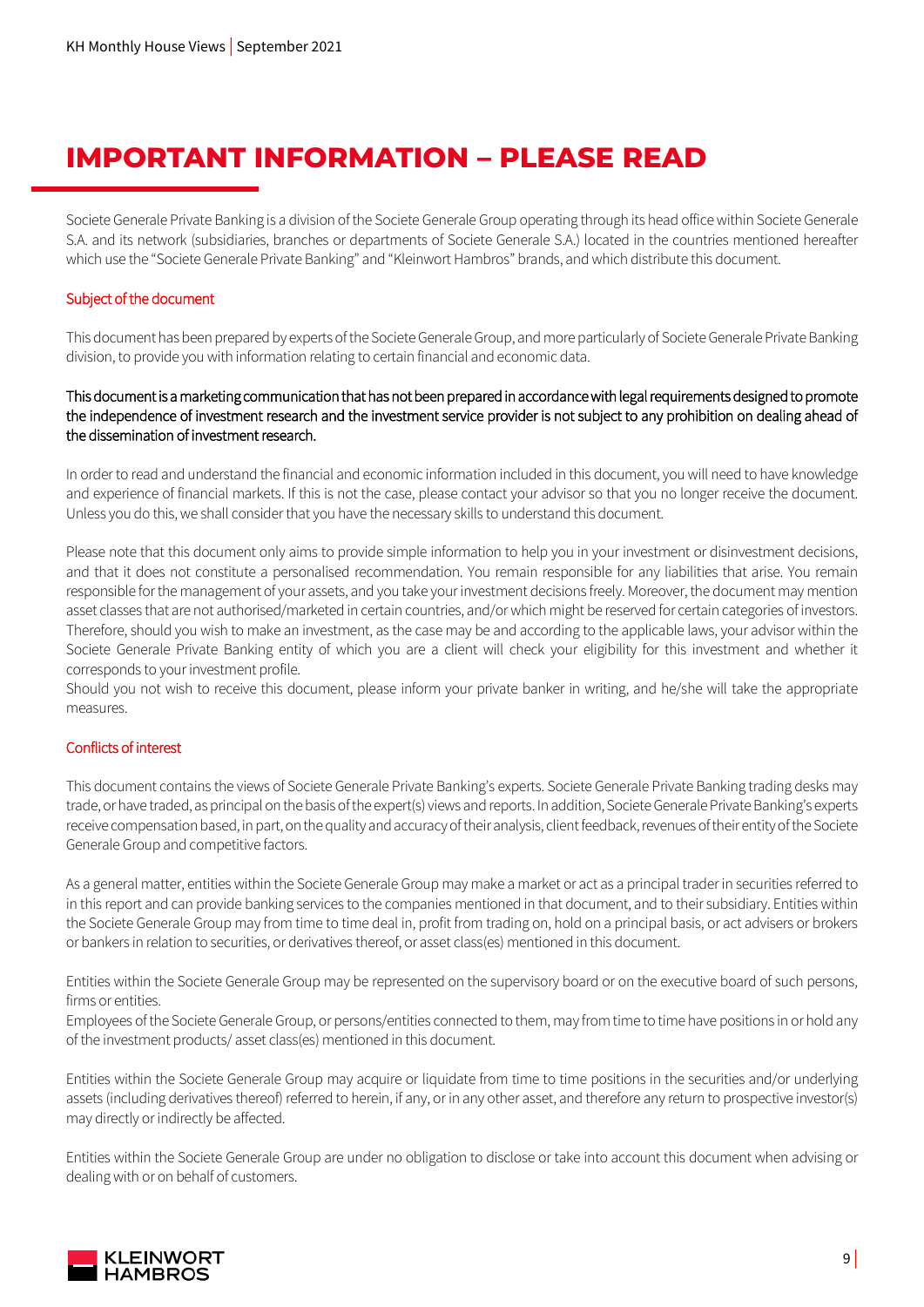#### KH Monthly House Views | September 2021

In addition, Societe Generale Private Banking may issue other reports that are inconsistent with and reach different conclusions from the information presented in this report and are under no obligation to ensure that such other reports are brought to the attention of any recipient of this report.

Societe Generale Group maintains and operates effective organisational and administrative arrangements taking all reasonable steps to identify, monitor and manage conflicts of interest. To help the Societe Generale Private Banking Entities to do this, they have put in place a management of conflicts of interest policy designed to prevent conflicts of interest giving rise to a material risk of damage to the interests of Societe Generale Private Banking's clients. For further information, Societe Generale Private Banking's clients can refer to the management of conflicts of interests policy, which was provided to them by the Societe Generale Private Banking entity of which they are clients.

#### General Warning

This document, which is subject to modifications, is provided for information purposes only and has no legal value.

This material has been prepared for information purposes only and is not intended to provide investment advice nor any other investment service. The document does not constitute and under no circumstances should it be considered in whole or in part as an offer, a personal recommendation or advice from any of the Societe Generale Private Banking entities, regarding investment in the asset classes mentioned therein.

Some products and services might not be available in all Société Générale Private Banking entities. Their availability in your jurisdiction may be restricted depending on local laws and tax regulations. In addition, they have to comply with Societe Generale Group Tax Code of Conduct. You should be aware that the investment to which this material relates may involve numerous risks. The amount of risk may vary but can expose you to a significant risk of losing all of your capital, including a potential unlimited loss. Accordingly these products or services may be reserved only for a certain category of eligible investors such as those who are sophisticated and familiar with these types of investment and who understand the risks involved. Furthermore, accessing some of these products, services and solutions might be subject to other conditions, amongst which is eligibility. Your private banker is available to discuss these products, services and solutions with you and to check if they can respond to your needs and are suitable for your investor profile. Accordingly, before making an investment decision, a potential investor, as the case may be and according to the applicable laws, will be questioned by his or her advisor within the Societe Generale Private Banking entity, of which the investor is a client, regarding his eligibility for the envisaged investment, and the compatibility of this investment with his investment profile and objectives.

Before any investment, the potential investor should also consult his own independent financial, legal and tax advisers in order to obtain all the financial, legal and tax information which will allow him to appraise the characteristics and the risks of the envisaged investment and the pertinence of the strategies discussed in this document, as well as the tax treatment of the investment, in the light of his own circumstances.

Prior to any investment, a potential investor must be aware of, understand and sign the related contractual and informative information, including documentation relating to risks. The potential investor has to remember that he should not base any investment decision and/or instructions solely on the basis of this document. Any financial services and investments may have tax consequences and it is important to bear in mind that the Societe Generale Private Banking entities, do not provide tax advice. The level of taxation depends on individual circumstances and such levels and bases of taxation can change. In addition, this document is not intended to provide, and should not be relied on for, accounting, tax or legal purposes and independent advice should be sought where appropriate.

Investment in some of the asset classes described in this document may not be authorised in certain countries, or may be restricted to certain categories of investors. It is the responsibility of any person in possession of this document to be aware of and to observe all applicable laws and regulations of relevant jurisdictions. This document is not intended to be distributed to people or in jurisdictions where such distribution is restricted or illegal. It is not to be published or distributed in the United States of America and cannot be made available directly or indirectly in the United States of America or to any U.S. person.

The price and value of investments and the income derived from them can go down as well as up. Changes in inflation, interest rates and exchange rates may have adverse effects on the value, price and income of investments issued in a different currency from that of the client. The simulations and examples included in this document are provided for informational and illustration purposes alone. The present information may change with market fluctuations, and the information and views reflected in this document may change. The Societe Generale Private Banking entities disclaim any responsibility for the updating or revising of this document. The document's only aim is to offer information to investors, who will take their investment decisions without relying solely on this document. The

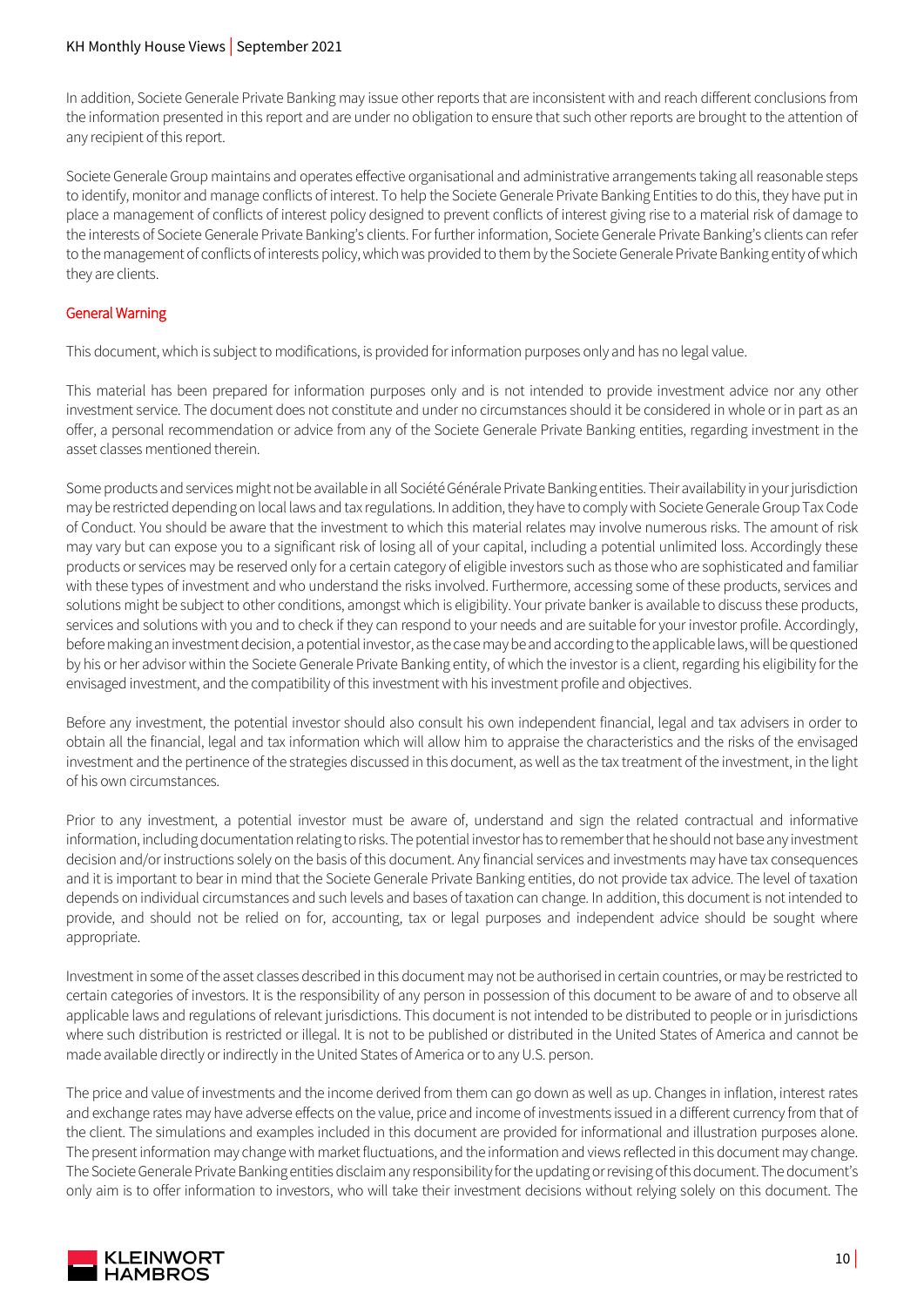#### KH Monthly House Views | September 2021

Societe Generale Private Banking entities disclaim all responsibility for direct or indirect losses related to any use of this document or its content. The Societe Generale Private Banking entities do not offer no implicit or explicit guarantees as to the accuracy or exhaustivity of the information or as to the profitability or performance of the asset classes, countries and markets concerned.

The historical data, information and opinions provided herein have been obtained from, or are based upon, external sources that the Societe Generale Private Banking entities believe to be reliable, but which have not been independently verified. The Societe Generale Private Banking entities shall not be liable for the accuracy, relevance or exhaustiveness of this information. Information about past performance is not a guide to future performance and may not be repeated. Investment value is not guaranteed and the value of investments may fluctuate. Estimates of future performance are based on assumptions that may not be realised.

This document is confidential. It is intended exclusively for the person to whom it is given, and may not be communicated or notified to any third party (with the exception of external advisors, on the condition they themselves respect this confidentiality undertaking). It may not be copied in whole or in part without the prior written consent of the relevant Societe Generale Private Banking entity.

#### Specific warnings per jurisdiction

France: Unless otherwise expressly indicated, this document has been issued and distributed by Societe Generale, a French bank authorised and supervised by the *Autorité de Contrôle Prudentiel et de Résolution,* located at 4, Place de Budapest, CS 92459, 75436 Paris Cedex 09, under the prudential supervision of the *European Central Bank* ("ECB"), and under the control of the Autorité des Marchés Financiers ("AMF"). Societe Generale is also registered at ORIAS as an insurance intermediary under the number 07 022 493 orias.fr. Societe generale is a French Société Anonyme with its registered address at 29 boulevard Haussman, 75009 Paris, with a capital of EUR 1,066,714, 367.50 on 1<sup>st</sup> August 2019 and unique identification number 552 120 222 R.C.S. Paris. Further details are available on request or can be found at www[. http://www.privatebanking.societegenerale.fr/.](http://www.privatebanking.societegenerale.fr/)

Luxembourg: This document has been distributed in Luxembourg by Societe Generale Bank & Trust ("SGBT"), a credit institution which is authorised and regulated by the *Commission de Surveillance du Secteur Financier* ("CSSF") under the prudential supervision of the *European Central Bank* ("ECB"), and whose head office is located at 11 avenue Emile Reuter – L 2420 Luxembourg. Further details are available on request or can be found a[t www.sgbt.lu.](http://www.sgbt.lu/)No investment decision whatsoever may result from solely reading this document. SGBT accepts no responsibility for the accuracy or otherwise of information contained in this document. SGBT accepts no liability or otherwise in respect of actions taken by recipients on the basis of this document only and SGBT does not hold itself out as providing any advice, particularly in relation to investment services. The opinions, views and forecasts expressed in this document (including any attachments thereto) reflect the personal views of the author(s) and do not reflect the views of any other person or SGBT unless otherwise mentioned. SGBT has neither verified nor independently analysed the information contained in this document. The CSSF has neither verified nor analysed the information contained in this document.

Monaco: The present document has been distributed in Monaco by Société Générale Private Banking (Monaco) S.A.M., located 13, 15 Bd des Moulins, 98000 Monaco, Principality of Monaco, governed by the *Autorité de Contrôle Prudentiel et de Résolution* and the *Commission de Contrôle des Activités Financières*. The Financial products marketed in Monaco can be reserved for qualified investors in accordance with Law No. 1339 of 07/09/2007 and Sovereign Ordinance No 1.285 of 10/09/2007. Further details are available upon request or o[n www.privatebanking.societegenerale.mc.](http://www.privatebanking.societegenerale.mc/)

Switzerland: This document has been communicated in Switzerland by Société Générale Private Banking (Suisse) SA (« SGPBS »), whose head office is located at rue du Rhône 8,, CH-1204 Geneva. SGPBS is a bank authorized by the *Swiss Financial Market Supervisory Authority* ("FINMA"). Further details are available on request or can be found a[t www.privatebanking.societegenerale.ch.](http://www.privatebanking.societegenerale.ch/)

This document (i) does not provide any opinion or recommendation about a company or a security, or (ii) has been prepared outside of Switzerland for the « Private banking ». Therefore, the Directives of the Swiss Bankers Association (SBA) on the Independence of Financial Research do not apply to this document.

This document has not been prepared by SGPBS. SGPBS has neither verified nor independently analyzed the information contained in this document. SGPBS accepts no responsibility for the accuracy or otherwise of information contained in this document. The opinions, views and forecasts expressed in this document reflect the personal views of the relevant author(s) and shall not engage SGPBS' liability.

This document is not a prospectus within the meaning of articles 652a and 1156 of the Swiss Code of Obligations.

This document is issued by the following companies in the Kleinwort Hambros Group under the brand name Kleinwort Hambros:

United Kingdom: SG Kleinwort Hambros Bank Limited is authorised by the Prudential Regulation Authority and regulated by the Financial Conduct Authority and the Prudential Regulation Authority. The firm reference number is 119250. The company is